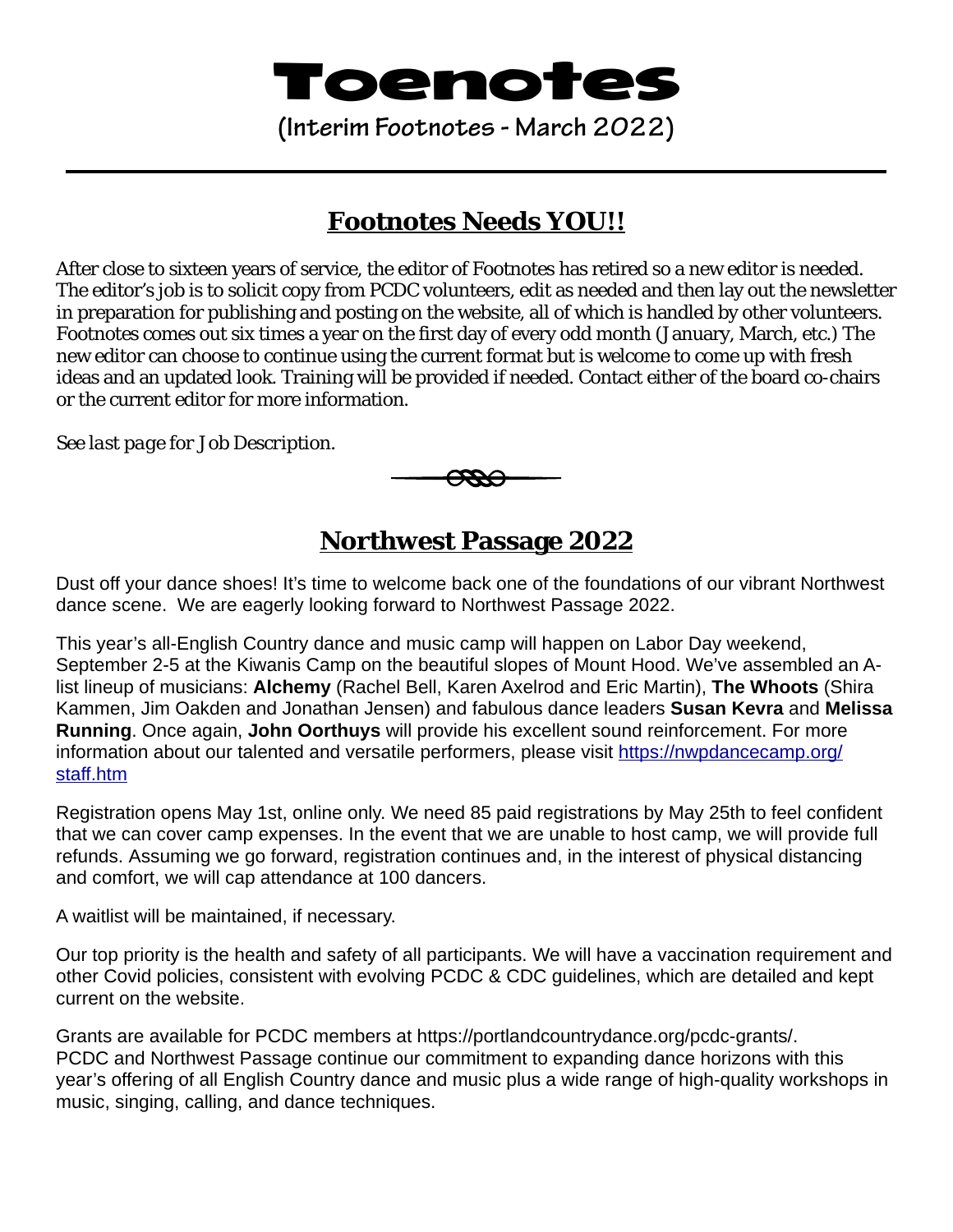# Toenotes

## **(Interim Footnotes - March 2022)**

This year, we look forward to delicious, locally sourced meals throughout the weekend, prepared with love by Chef Brigette, as well as the spacious dance floor and rustic but comfortable accommodations of the Kiwanis Camp.

### **For more information, go to <https://nwpdancecamp.org>**



## Tune Teaching Sessions:

 2nd Thursdays, 7-9 pm Learn contra dance tunes by ear! Mar. 10 with George Penk in SW Apr. 14 with Betsy Branch in SE Zoom option available. \$10/PCDC members; \$15/non-members

 For location details and to get on the email distribution list, contact Sharon at: sharonjeanallen at yahoo dot com



## **Board Meeting Summaries**

### **January 3, 2022 PCDC Board Meeting Summary** (submitted by Ric Goldman, Secretary)

**Attending:** Christine Appleberry (presiding), Patricia Donohue, Ric Goldman (recording), Noah Grunzweig, David Macemon, Sara Munz, Sue Songer, Mark Swan. **Absent:** Victor Fiore. **Guests:** Mike Goren, Yosef **Trachtenberg** 

**COVID and Dancing:** The Board voted via email to withhold a proposed KN95 mask article from January 2022 issue of *Footnotes,* and to remove vaccine booster language from the Portland Contra Committee proposed indoor in-person non-dance event guidelines. Also, an exception was granted to allow musician not to have to wear masks on stage for the December 11, 2021 concert. Meanwhile, PCDC is looking into monitoring breakthrough infection rates instead of total infection rates since we require full vaccination at our events. This may allow us to reopen for dancing sooner. Meanwhile, the Board adopted the Contra Committee's proposed indoor non-dance event guidelines as PCDC Policy and its posting on the [website](https://portlandcountrydance.org/wp-content/uploads/2022/01/2022-01-25-PCDC-COVID-indoor-event-policy-for-website-1.pdf).

**Newsletter:** Laurel Thomas is retiring as *Footnotes* editor. The Board is considering ways to thank and honor Laurel for all her many years of service. The search for a new editor begins…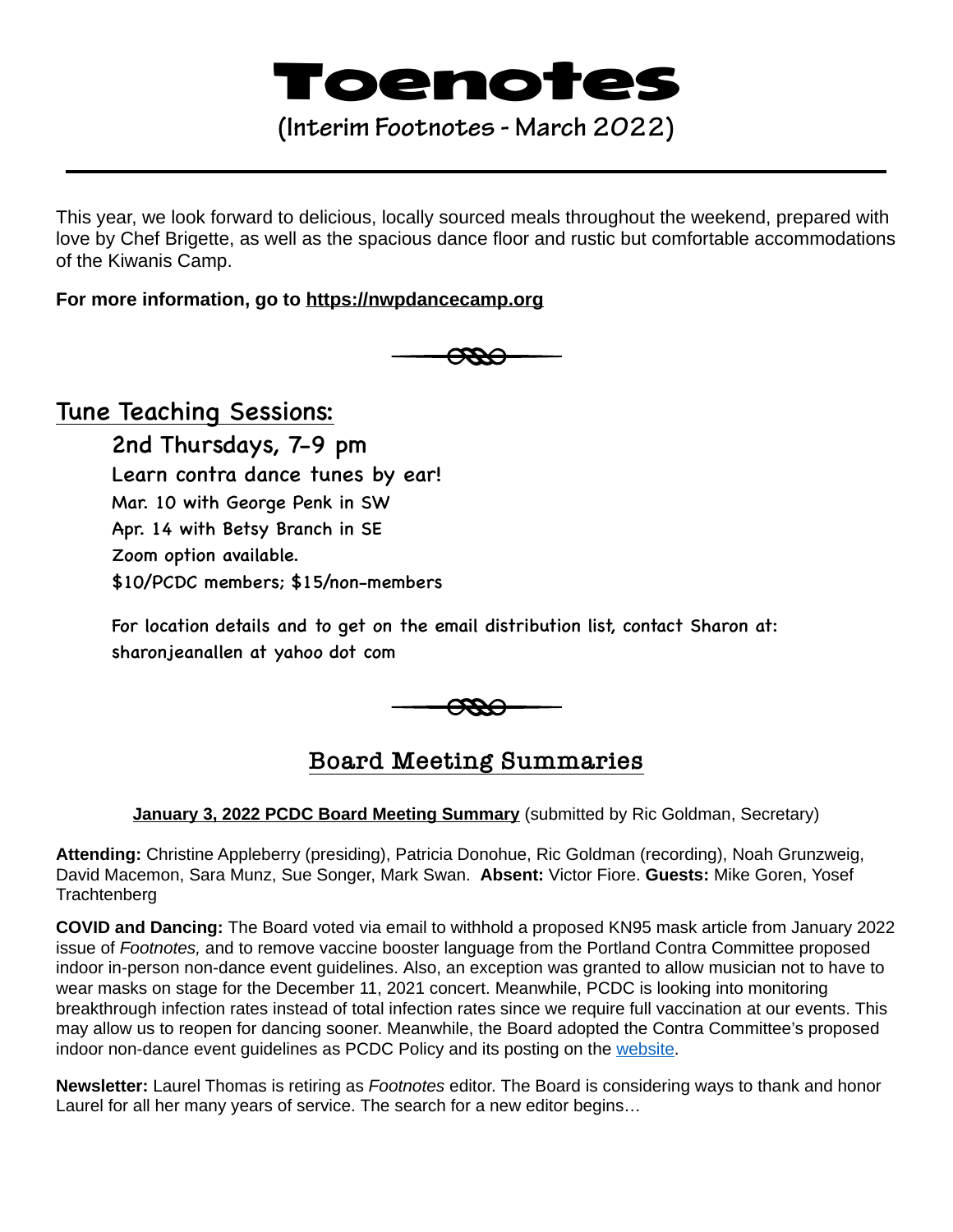# Toenotes

**(Interim Footnotes - March 2022)**

**Northwest Passage:** Committee hopes to put on camp Sep 2-5, 2022, and will post update on the [NWP](https://nwpdancecamp.org/)  [website](https://nwpdancecamp.org/).

**Raindance:** There will be no 2022 event. Raindance will resume in 2023.

**Portland Contra:** The December 11, 2021 concert had 52 folks. Everyone had fun and felt safe, so it was a big artistic success, despite a financial loss of \$175.

**Megaband:** Practices should start January 23, 2022, and will likely require boosters for those eligible. Practice will be in-person with distancing. Practice will allow observers on stages. Band size will be between 50 and 60 people, with a repertoire similar to last year.

**Membership:** We currently have a total of 183 members. Counts are up 4 compared to previous month and up 11 compared to last year. Now is a good time to [join and support PCDC](https://portlandcountrydance.org/membership) if you haven't already.

**Website:** Most cancelled events have been removed from the website calendar. A new COVID mask graphic was added. Inquiries for callers and bands to update their bio information on the site have gone out. A training class to help committees enter their own calendar events is being put together.

### **February 15, 2022 PCDC Board Meeting Summary** (submitted by Ric Goldman, Secretary)

**Attending:** Christine Appleberry (presiding), Patricia Donohue, Victor Fiore, Ric Goldman (recording), Noah Grunzweig, David Macemon, Sara Munz, Sue Songer, Mark Swan. **Guests:** Tarka Ayres, Kathy Story, Yosef **Trachtenberg** 

**COVID and Dancing:** We are still in high risk, but it's encouraging that numbers are dropping. The Board adopted breakthrough cases vs all infections as the new metric to determine when to resume indoor dance events.

**Northwest Passage:** Still planning to hold camp Sep 2-5, 2022; more detailed announcement will be sent out soon and on the [NWP website.](https://nwpdancecamp.org/)

**Portland Contra:** Committee is planning for dances in April (4/9, 4/23, 4/30), hoping it will be safe. Committee is developing new website content for dancers, newcomers, and what to expect. Fulton is not currently providing the locked storage space we were promised, but we're working on it with them.

**Megaband** – We've had 2 practices, with 3 to go. This year will be a smaller 45–50-member band at Oaks Park Pavilion as an in-person concert. We will be able to have 200+ attendees and will play the same sets as last year's fantastic video. Details at the [Megaband website.](https://www.portlandmegaband.com/)

**Membership:** We currently have a total of 190 members. Counts are up 9 compared to previous month and up 34 compared to last year. Now is a good time to [join and support PCDC](https://portlandcountrydance.org/membership) if you haven't already.

**Website:** The membership renew form was revised to be easier to understand. Website menu was reorganized for better mobile viewing, and to make safety and etiquette. We're training organizers to add their own calendar events later this month.

**Next Meeting:** March 15, 2022 via Zoom